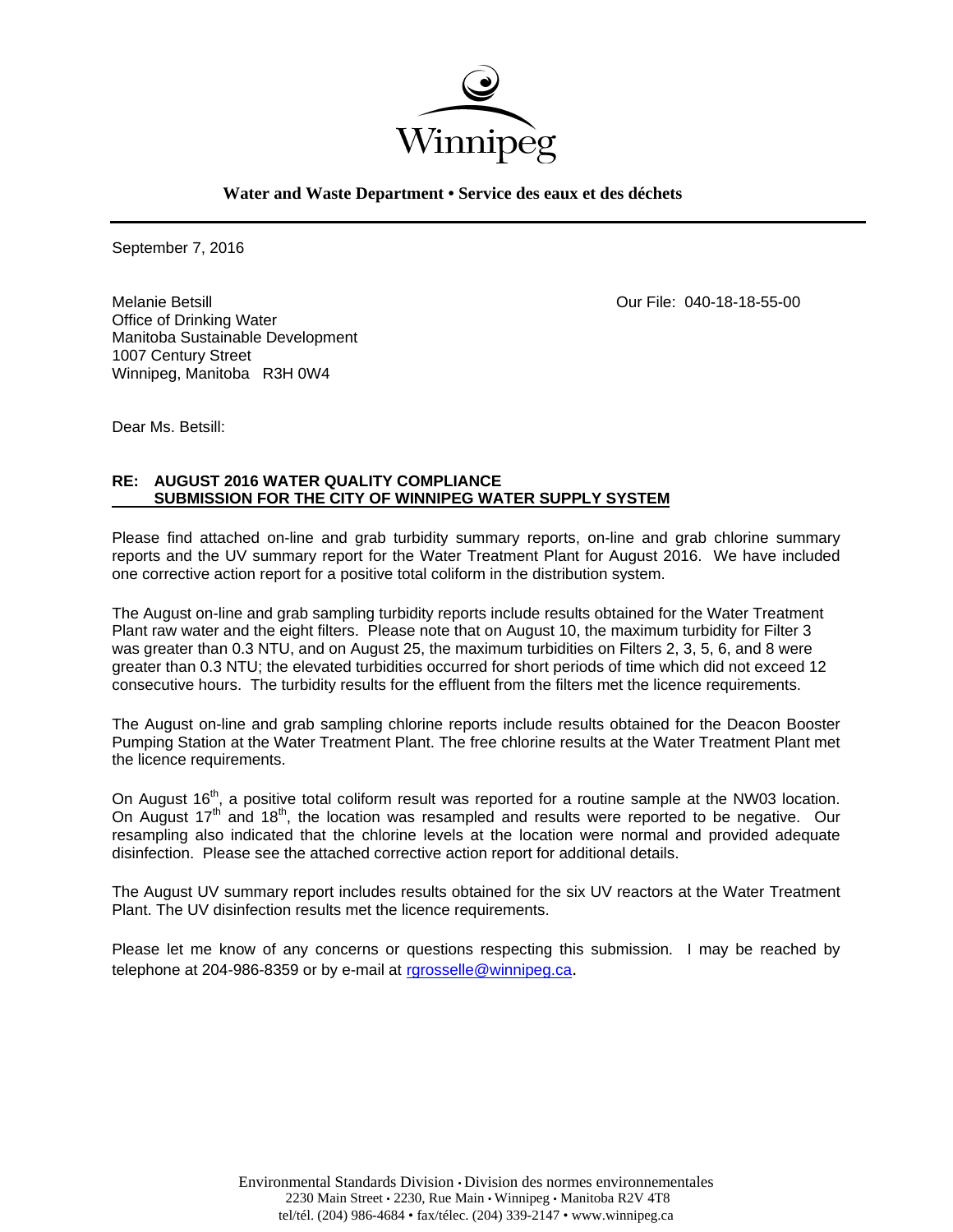Yours sincerely,

*Original signed by:* 

R. Grosselle Manager of Environmental Standards **Attachments** 

c:(e-mail)

 Dr. L. Richards, Winnipeg Regional Health Authority Dr. H. Chang, Winnipeg Regional Health Authority Dr. S. Roberecki, Manitoba Health, Healthy Living and Seniors M. L. Geer, CPA, CA G. Patton, P.Eng. T. Shanks, P.Eng. M. Szmon, P.Eng. C. Diduck

N:\Compliance Reporting\Submittal Letters\2016\ODW - Monthly Compliance Letters\ODW Letter 2016-08.doc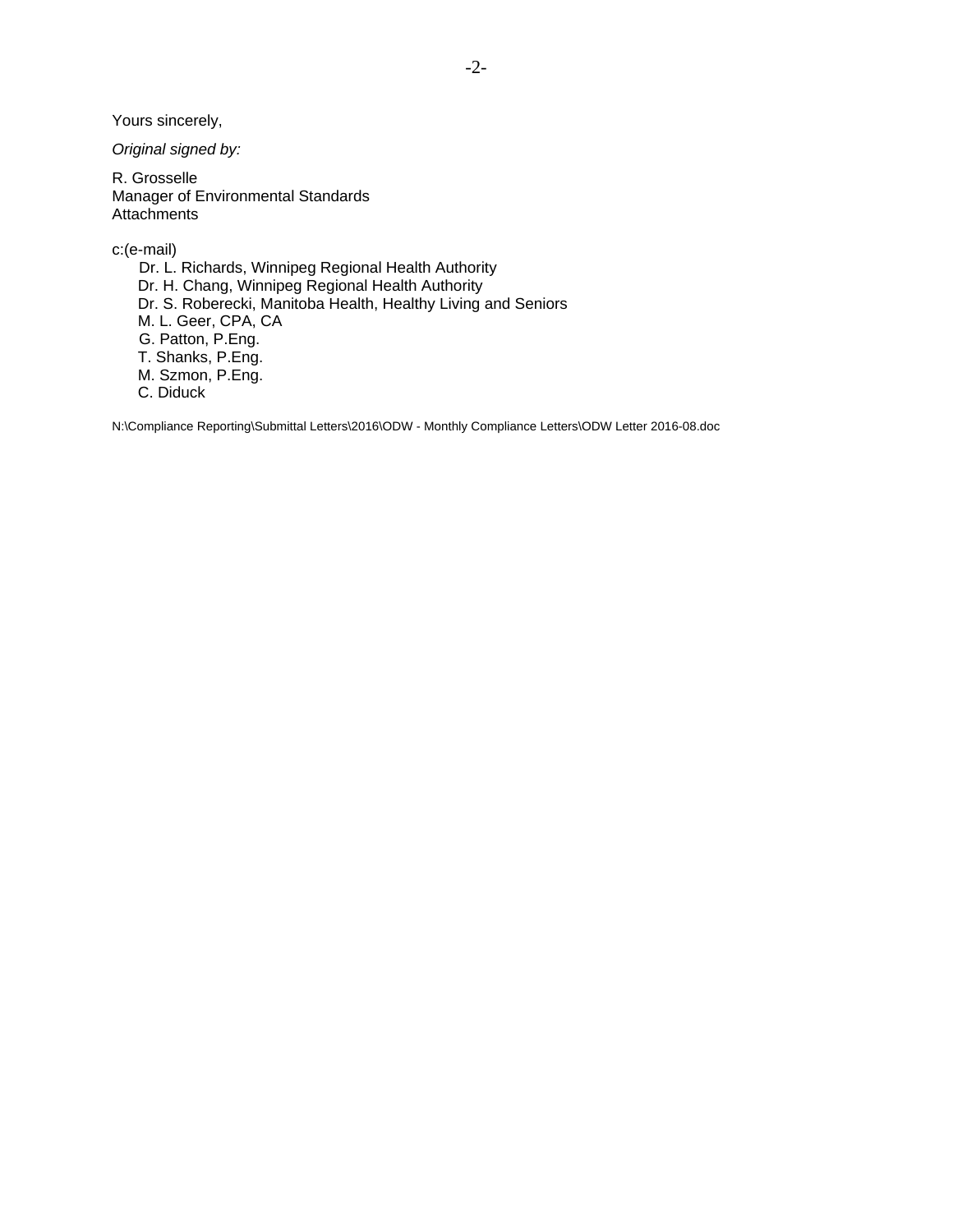

## **CITY OF WINNIPEG** WATER WATER WATER System Code: 252.00

# WATER AND WASTE DEPARTMENT **Licence Multiple Controller State Controller** Licence Number: **PWS-09-412-01**

## WATER SERVICES

### WATER TREATMENT PLANT TURBIDITY ON-LINE MONITORING REPORT

|                                                     |                                                   | August 2016 Turbidity (NTU) |           |                              |           |           |      |           |      |            |           |           |                                                                                                             |        |      |           |           |        |  |
|-----------------------------------------------------|---------------------------------------------------|-----------------------------|-----------|------------------------------|-----------|-----------|------|-----------|------|------------|-----------|-----------|-------------------------------------------------------------------------------------------------------------|--------|------|-----------|-----------|--------|--|
|                                                     |                                                   | Raw                         | Filter #1 |                              |           | Filter #2 |      | Filter #3 |      | Filter #4  |           | Filter #5 | Filter #6                                                                                                   |        |      | Filter #7 | Filter #8 |        |  |
|                                                     | Date                                              | Avg                         | Avg       | Max                          | Avg       | Max       | Avg  | Max       | Avg  | Max        | Avg       | Max       | Avg                                                                                                         | Max    | Avg  | Max       | Avg       | Max    |  |
|                                                     | 1/08/2016                                         | 2.24                        | 0.06      | 0.14                         | 0.10      | 0.15      | 0.10 | 0.21      | 0.07 | 0.18       | 0.06      | 0.12      | 0.08                                                                                                        | 0.09   | 0.03 | 0.08      | 0.02      | 0.07   |  |
|                                                     | 2/08/2016                                         | 2.37                        | 0.06      | 0.14                         | 0.09      | 0.16      | 0.13 | 0.17      | 0.07 | 0.14       | 0.05      | 0.11      | 0.07                                                                                                        | 0.12   | 0.03 | 0.07      | 0.02      | 0.03   |  |
|                                                     | 3/08/2016                                         | 2.95                        | 0.08      | 0.12                         | 0.08      | 0.15      | 0.11 | 0.18      | 0.06 | 0.09       | 0.06      | 0.12      | 0.08                                                                                                        | 0.19   | 0.04 | 0.07      | 0.03      | 0.07   |  |
|                                                     | 4/08/2016                                         | 2.73                        | 0.10      | 0.17                         | 0.09      | 0.14      | 0.11 | 0.26      | 0.09 | 0.14       | 0.07      | 0.11      | 0.07                                                                                                        | 0.14   | 0.03 | 0.08      | 0.02      | 0.07   |  |
|                                                     | 5/08/2016                                         | 2.85                        | 0.09      | 0.16                         | 0.09      | 0.16      | 0.12 | 0.14      | 0.07 | 0.14       | 0.06      | 0.11      | 0.09                                                                                                        | 0.10   | 0.03 | 0.09      | 0.02      | 0.08   |  |
|                                                     | 6/08/2016                                         | 2.90                        | 0.10      | 0.12                         | 0.08      | 0.16      | 0.11 | 0.21      | 0.06 | 0.14       | 0.06      | 0.11      | 0.08                                                                                                        | 0.15   | 0.04 | 0.05      | 0.03      | 0.08   |  |
|                                                     | 7/08/2016                                         | 1.54                        | 0.10      | 0.18                         | 0.08      | 0.11      | 0.10 | 0.21      | 0.08 | 0.15       | 0.06      | 0.10      | 0.08                                                                                                        | 0.12   | 0.03 | 0.10      | 0.02      | 0.09   |  |
|                                                     | 8/08/2016                                         | 1.85                        | 0.08      | 0.17                         | 0.07      | 0.12      | 0.11 | 0.13      | 0.05 | 0.10       | 0.05      | 0.08      | 0.10                                                                                                        | 0.14   | 0.02 | 0.07      | 0.02      | 0.03   |  |
|                                                     | 9/08/2016                                         | 3.05                        | 0.11      | 0.14                         | 0.07      | 0.14      | 0.11 | 0.21      | 0.05 | 0.11       | 0.11      | 0.07      | 0.09                                                                                                        | 0.14   | 0.03 | 0.04      | 0.02      | 0.06   |  |
|                                                     | 10/08/2016                                        | 2.89                        | 0.07      | 0.23                         | 0.06      | 0.30      | 0.08 | 0.41      | 0.03 | 0.22       | <b>OL</b> | <b>OL</b> | 0.08                                                                                                        | 0.22   | 0.02 | 0.21      | 0.01      | 0.15   |  |
|                                                     | 11/08/2016                                        | 2.60                        | 0.08      | 0.19                         | 0.05      | 0.16      | 0.11 | 0.19      | 0.06 | 0.16       | 0.05      | 0.17      | 0.09                                                                                                        | 0.17   | 0.02 | 0.10      | 0.02      | 0.04   |  |
|                                                     | 12/08/2016                                        | 3.00                        | 0.08      | 0.20                         | 0.05      | 0.15      | 0.10 | 0.23      | 0.06 | 0.15       | 0.04      | 0.09      | 0.10                                                                                                        | 0.19   | 0.03 | 0.05      | 0.03      | 0.11   |  |
|                                                     | 13/08/2016                                        | 3.10                        | 0.12      | 0.15                         | 0.05      | 0.16      | 0.10 | 0.25      | 0.05 | 0.09       | 0.04      | 0.10      | 0.10                                                                                                        | 0.21   | 0.04 | 0.11      | 0.03      | 0.12   |  |
|                                                     | 14/08/2016                                        | 3.27                        | 0.12      | 0.24                         | 0.07      | 0.11      | 0.11 | 0.27      | 0.06 | 0.16       | 0.04      | 0.11      | 0.12                                                                                                        | 0.16   | 0.03 | 0.15      | 0.03      | 0.15   |  |
|                                                     | 15/08/2016                                        | 3.55                        | 0.11      | 0.24                         | 0.06      | 0.19      | 0.12 | 0.18      | 0.05 | 0.17       | 0.06      | 0.10      | 0.09                                                                                                        | 0.23   | 0.04 | 0.08      | 0.04      | 0.10   |  |
|                                                     | 16/08/2016                                        | 3.20                        | 0.05      | 0.15                         | 0.07      | 0.13      | 0.09 | 0.16      | 0.07 | 0.13       | 0.05      | 0.09      | 0.02                                                                                                        | 0.06   | 0.03 | 0.05      | 0.02      | 0.05   |  |
|                                                     | 17/08/2016                                        | 3.26                        | 0.08      | 0.12                         | 0.03      | 0.10      | 0.09 | 0.18      | 0.07 | 0.10       | 0.06      | 0.11      | 0.02                                                                                                        | 0.07   | 0.02 | 0.05      | 0.01      | 0.06   |  |
|                                                     | 18/08/2016                                        | 3.41                        | 0.07      | 0.14                         | <b>OL</b> | <b>OL</b> | 0.08 | 0.18      | 0.08 | 0.14       | 0.06      | 0.12      | 0.02                                                                                                        | 0.04   | 0.02 | 0.04      | 0.01      | 0.06   |  |
|                                                     | 19/08/2016                                        | 3.11                        | 0.07      | 0.16                         | 0.03      | 0.14      | 0.07 | 0.21      | 0.07 | 0.15       | 0.07      | 0.12      | 0.03                                                                                                        | 0.06   | 0.02 | 0.06      | 0.01      | 0.10   |  |
|                                                     | 20/08/2016                                        | 3.61                        | 0.06      | 0.15                         | 0.07      | 0.09      | 0.10 | 0.14      | 0.06 | 0.14       | 0.05      | 0.09      | 0.03                                                                                                        | 0.09   | 0.02 | 0.07      | 0.01      | 0.02   |  |
|                                                     | 21/08/2016                                        | 3.53                        | 0.06      | 0.09                         | 0.07      | 0.14      | 0.07 | 0.18      | 0.05 | 0.08       | 0.05      | 0.09      | 0.02                                                                                                        | 0.09   | 0.02 | 0.03      | 0.02      | 0.07   |  |
|                                                     | 22/08/2016                                        | 3.92                        | 0.06      | 0.14                         | 0.06      | 0.14      | 0.07 | 0.09      | 0.07 | 0.13       | 0.06      | 0.09      | 0.03                                                                                                        | 0.05   | 0.02 | 0.10      | 0.01      | 0.08   |  |
|                                                     | 23/08/2016                                        | 3.45                        | 0.06      | 0.17                         | 0.08      | 0.09      | 0.10 | 0.16      | 0.07 | 0.16       | 0.06      | 0.11      | 0.04                                                                                                        | 0.10   | 0.03 | 0.04      | 0.03      | 0.04   |  |
|                                                     | 24/08/2016                                        | 4.09                        | 0.09      | 0.10                         | 0.09      | 0.16      | 0.09 | 0.22      | 0.08 | 0.11       | 0.05      | 0.12      | 0.04                                                                                                        | 0.11   | 0.04 | 0.11      | 0.03      | 0.11   |  |
|                                                     | 25/08/2016                                        | 4.58                        | 0.04      | 0.24                         | 0.06      | 0.32      | 0.08 | 0.35      | 0.06 | 0.29       | 0.04      | 0.49      | 0.04                                                                                                        | 0.35   | 0.02 | 0.18      | 0.02      | 0.38   |  |
|                                                     | 26/08/2016                                        | 4.59                        | 0.11      | 0.20                         | 0.11      | 0.19      | 0.11 | 0.23      | 0.09 | 0.20       | 0.08      | 0.15      | 0.05                                                                                                        | 0.14   | 0.05 | 0.07      | 0.02      | 0.12   |  |
|                                                     | 27/08/2016                                        | 4.30                        | 0.08      | 0.18                         | 0.09      | 0.18      | 0.10 | 0.14      | 0.10 | 0.15       | 0.07      | 0.14      | 0.05                                                                                                        | 0.07   | 0.04 | 0.13      | 0.01      | 0.08   |  |
|                                                     | 28/08/2016                                        | 3.70                        | 0.07      | 0.10                         | 0.10      | 0.12      | 0.11 | 0.21      | 0.09 | 0.18       | 0.05      | 0.12      | 0.04                                                                                                        | 0.12   | 0.03 | 0.10      | 0.01      | 0.03   |  |
|                                                     | 29/08/2016                                        | 3.47                        | 0.07      | 0.18                         | 0.08      | 0.19      | 0.09 | 0.17      | 0.07 | 0.12       | 0.06      | 0.12      | 0.03                                                                                                        | 0.09   | 0.03 | 0.07      | 0.01      | 0.09   |  |
|                                                     | 30/08/2016                                        | 3.99                        | 0.06      | 0.14                         | 0.07      | 0.15      | 0.09 | 0.11      | 0.08 | 0.16       | 0.05      | 0.08      | 0.04                                                                                                        | 0.05   | 0.02 | 0.08      | 0.01      | 0.01   |  |
|                                                     | 31/08/2016                                        | 4.20                        | 0.06      | 0.10                         | 0.08      | 0.11      | 0.09 | 0.17      | 0.06 | 0.17       | 0.04      | 0.08      | 0.04                                                                                                        | 0.09   | 0.02 | 0.03      | 0.01      | 0.05   |  |
|                                                     | Total Number of Measurements Taken, A:            |                             |           | 16251                        |           | 13102     |      | 15870     |      | 13099      |           | 15651     |                                                                                                             | 16256  |      | 14893     |           | 15885  |  |
|                                                     | Turbidity Standard for Monitoring Location (NTU): |                             |           | 0.30                         |           | 0.30      |      | 0.30      |      | 0.30       |           | 0.30      |                                                                                                             | 0.30   |      | 0.30      |           | 0.30   |  |
|                                                     | Number of Measurements Meeting Standard, B:       |                             |           | 16251                        |           | 13099     |      | 15866     |      | 13099      |           | 15650     |                                                                                                             | 16255  |      | 14893     |           | 15883  |  |
| Compliance with Turbidity Standard, C = B/A X 100%: |                                                   |                             |           | 100.00%                      |           | 99.98%    |      | 99.98%    |      | 100.00%    |           | 99.99%    |                                                                                                             | 99.99% |      | 100.00%   |           | 99.99% |  |
|                                                     |                                                   | OL: Offline                 |           |                              |           |           |      |           |      |            |           |           | File Path: N:\Water Treatment Branch\Administration\Reports\Regulatory Submissions\Turbidity\2016\08-August |        |      |           |           |        |  |
|                                                     |                                                   |                             |           | <b>Submitted By (Print):</b> | D. Minor  |           |      |           |      | Signature: |           |           | Original signed by D. Minor                                                                                 |        |      |           |           |        |  |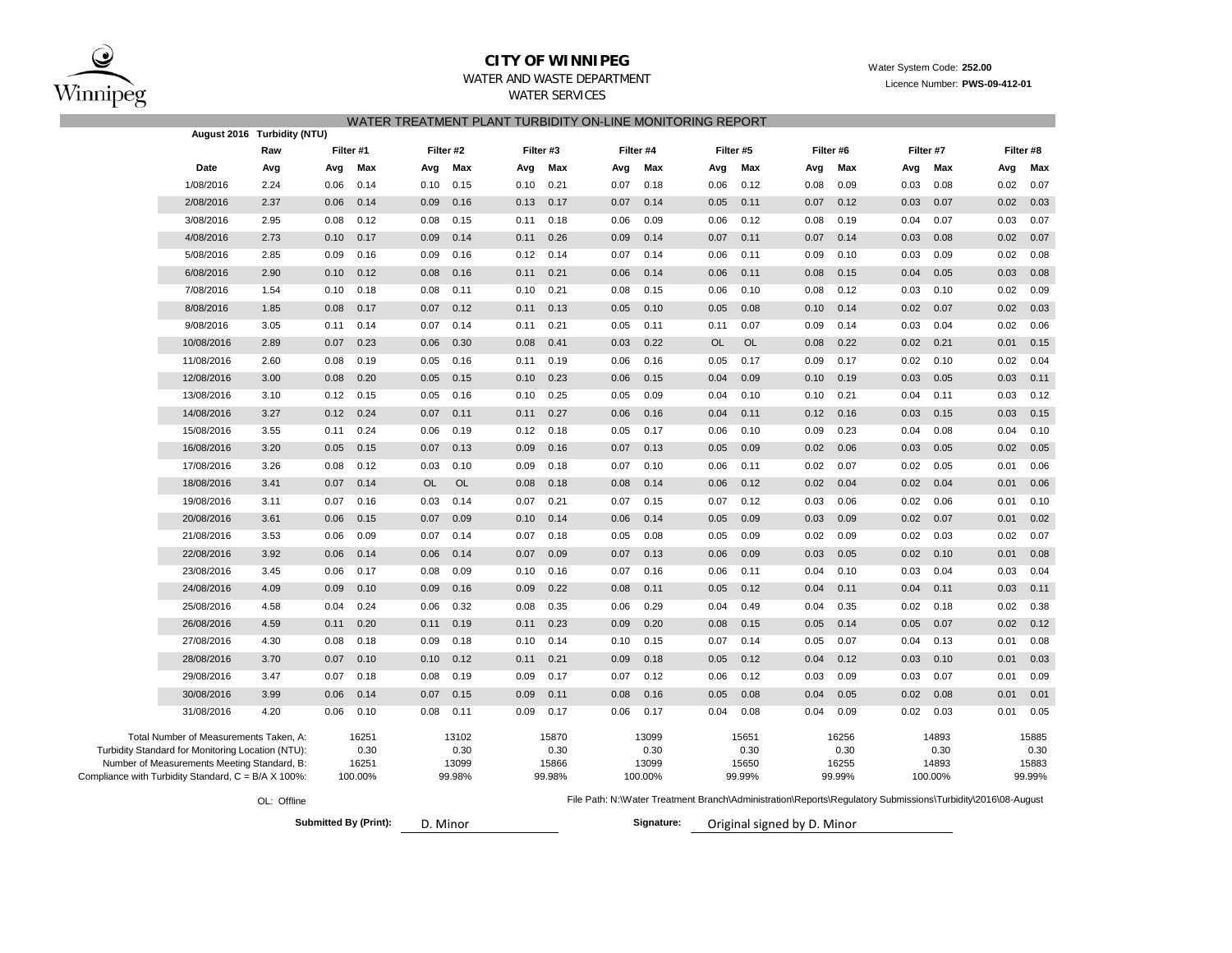

#### CITY OF WINNIPEG WATER AND WASTE DEPARTMENTENVIRONMENTAL STANDARDS DIVISION

#### **WATER TREATMENT PLANT TURBIDITY GRAB MONITORING REPORT**

| Water System Code: 252.00                          | <b>Turbidity (NTU)</b> |                  |           |           |           |                     |           |                     |           |           |           |           |           |                     |           |                     |           |           |
|----------------------------------------------------|------------------------|------------------|-----------|-----------|-----------|---------------------|-----------|---------------------|-----------|-----------|-----------|-----------|-----------|---------------------|-----------|---------------------|-----------|-----------|
| Licence No. PWS-09-412-01                          |                        |                  |           |           |           |                     |           |                     |           |           |           |           |           |                     |           |                     |           |           |
| Date                                               |                        | <b>Raw Water</b> |           | Filter 1  |           | Filter <sub>2</sub> |           | Filter <sub>3</sub> |           | Filter 4  |           | Filter 5  |           | Filter <sub>6</sub> |           | Filter <sub>7</sub> |           | Filter 8  |
|                                                    | Grab                   | Analyser         | Grab      | Analyser  | Grab      | Analyser            | Grab      | Analyser            | Grab      | Analyser  | Grab      | Analyser  | Grab      | Analyser            | Grab      | Analyser            | Grab      | Analyser  |
| 01-Aug-2016                                        | <b>NS</b>              | <b>NS</b>        | <b>NS</b> | <b>NS</b> | <b>NS</b> | <b>NS</b>           | <b>NS</b> | <b>NS</b>           | <b>NS</b> | <b>NS</b> | <b>NS</b> | <b>NS</b> | <b>NS</b> | <b>NS</b>           | <b>NS</b> | <b>NS</b>           | <b>NS</b> | <b>NS</b> |
| 02-Aug-2016                                        | 1.94                   | 2.30             | 0.13      | 0.05      | 0.19      | 0.12                | 0.15      | 0.12                | 0.11      | 0.05      | 0.13      | 0.08      | 0.08      | 0.07                | 0.06      | 0.02                | 0.07      | 0.03      |
| 03-Aug-2016                                        | 1.94                   | <b>NA</b>        | 0.12      | 0.04      | 0.10      | 0.07                | 0.17      | 0.13                | 0.10      | 0.04      | 0.09      | 0.07      | 0.10      | 0.09                | 0.11      | 0.06                | 0.12      | 0.07      |
| 04-Aug-2016                                        | 2.07                   | 2.71             | 0.16      | 0.10      | 0.13      | 0.09                | 0.13      | 0.11                | 0.13      | 0.06      | 0.06      | 0.05      | 0.09      | 0.08                | 0.09      | 0.04                | 0.28      | 0.03      |
| 05-Aug-2016                                        | 1.95                   | <b>NA</b>        | 0.12      | 0.08      | 0.15      | 0.10                | 0.14      | 0.12                | 0.19      | 0.04      | 0.15      | 0.08      | 0.08      | <0.02               | 0.12      | 0.02                | 0.10      | 0.03      |
| 06-Aug-2016                                        | <b>NS</b>              | <b>NS</b>        | <b>NS</b> | <b>NS</b> | <b>NS</b> | <b>NS</b>           | <b>NS</b> | <b>NS</b>           | <b>NS</b> | <b>NS</b> | <b>NS</b> | <b>NS</b> | <b>NS</b> | <b>NS</b>           | <b>NS</b> | <b>NS</b>           | <b>NS</b> | <b>NS</b> |
| 07-Aug-2016                                        | <b>NS</b>              | <b>NS</b>        | <b>NS</b> | <b>NS</b> | <b>NS</b> | <b>NS</b>           | <b>NS</b> | <b>NS</b>           | <b>NS</b> | <b>NS</b> | <b>NS</b> | <b>NS</b> | <b>NS</b> | <b>NS</b>           | <b>NS</b> | <b>NS</b>           | <b>NS</b> | <b>NS</b> |
| 08-Aug-2016                                        | 2.20                   | 2.61             | 0.09      | 0.07      | 0.11      | 0.07                | 0.12      | 0.10                | 0.15      | 0.07      | 0.10      | 0.06      | 0.13      | 0.08                | 0.06      | 0.02                | 0.06      | 0.03      |
| 09-Aug-2016                                        | 2.42                   | 3.12             | 0.11      | 0.09      | 0.13      | 0.07                | 0.16      | 0.13                | 0.10      | 0.03      | 0.08      | 0.04      | 0.09      | 0.10                | 0.07      | 0.02                | 0.09      | 0.04      |
| 10-Aug-2016                                        | 2.64                   | 2.99             | 0.15      | 0.14      | 0.12      | 0.10                | 0.16      | 0.14                | 0.11      | 0.05      | <b>OL</b> | OL        | 0.09      | 0.09                | OL        | OL                  | 0.08      | 0.03      |
| 11-Aug-2016                                        | 2.47                   | 3.15             | 0.09      | 0.09      | 0.14      | 0.08                | 0.11      | 0.12                | 0.11      | 0.10      | 0.12      | 0.07      | 0.07      | 0.12                | 0.06      | 0.03                | 0.24      | 0.05      |
| 12-Aug-2016                                        | 2.48                   | 3.15             | 0.10      | 0.11      | 0.09      | 0.06                | 0.12      | 0.14                | 0.27      | 0.05      | 0.11      | 0.06      | 0.24      | 0.13                | 0.27      | 0.03                | 0.06      | 0.05      |
| 13-Aug-2016                                        | <b>NS</b>              | <b>NS</b>        | <b>NS</b> | <b>NS</b> | <b>NS</b> | <b>NS</b>           | <b>NS</b> | <b>NS</b>           | <b>NS</b> | <b>NS</b> | <b>NS</b> | <b>NS</b> | <b>NS</b> | <b>NS</b>           | <b>NS</b> | <b>NS</b>           | <b>NS</b> | <b>NS</b> |
| 14-Aug-2016                                        | <b>NS</b>              | <b>NS</b>        | <b>NS</b> | <b>NS</b> | <b>NS</b> | <b>NS</b>           | <b>NS</b> | <b>NS</b>           | <b>NS</b> | <b>NS</b> | <b>NS</b> | <b>NS</b> | <b>NS</b> | <b>NS</b>           | <b>NS</b> | <b>NS</b>           | <b>NS</b> | <b>NS</b> |
| 15-Aug-2016                                        | 2.55                   | 3.34             | 0.17      | 0.19      | 0.22      | 0.10                | 0.18      | 0.17                | 0.16      | 0.08      | 0.18      | 0.07      | 0.09      | 0.16                | 0.09      | 0.03                | 0.08      | 0.05      |
| 16-Aug-2016                                        | 2.71                   | 3.09             | 0.11      | 0.05      | 0.11      | 0.06                | 0.13      | 0.09                | 0.11      | 0.06      | 0.29      | 0.04      | 0.10      | 0.02                | 0.07      | 0.03                | 0.07      | 0.05      |
| 17-Aug-2016                                        | 2.72                   | 4.68             | 0.14      | 0.06      | 0.14      | 0.08                | 0.14      | 0.09                | 0.14      | 0.06      | 0.06      | 0.04      | 0.09      | 0.02                | 0.08      | 0.02                | 0.09      | 0.03      |
| 18-Aug-2016                                        | 2.70                   | 2.92             | 0.16      | 0.08      | OL        | OL                  | 0.14      | 0.09                | 0.17      | 0.07      | 0.13      | 0.06      | 0.08      | 0.02                | 0.09      | 0.02                | 0.11      | 0.04      |
| 19-Aug-2016                                        | 2.76                   | 3.01             | 0.20      | 0.10      | 0.16      | 0.08                | 0.14      | 0.09                | 0.16      | 0.08      | 0.12      | 0.08      | 0.09      | 0.03                | 0.10      | 0.02                | 0.08      | 0.03      |
| 20-Aug-2016                                        | <b>NS</b>              | <b>NS</b>        | <b>NS</b> | <b>NS</b> | <b>NS</b> | <b>NS</b>           | <b>NS</b> | <b>NS</b>           | <b>NS</b> | <b>NS</b> | <b>NS</b> | <b>NS</b> | <b>NS</b> | <b>NS</b>           | <b>NS</b> | <b>NS</b>           | <b>NS</b> | <b>NS</b> |
| 21-Aug-2016                                        | <b>NS</b>              | <b>NS</b>        | <b>NS</b> | <b>NS</b> | <b>NS</b> | <b>NS</b>           | <b>NS</b> | <b>NS</b>           | <b>NS</b> | <b>NS</b> | <b>NS</b> | <b>NS</b> | <b>NS</b> | <b>NS</b>           | <b>NS</b> | <b>NS</b>           | <b>NS</b> | <b>NS</b> |
| 22-Aug-2016                                        | 3.19                   | 3.13             | 0.15      | 0.06      | 0.10      | 0.06                | 0.14      | 0.07                | 0.11      | 0.04      | 0.11      | 0.05      | 0.10      | 0.02                | 0.10      | 0.03                | 0.07      | 0.03      |
| 23-Aug-2016                                        | 2.56                   | 3.20             | 0.13      | 0.06      | 0.14      | 0.08                | 0.16      | 0.10                | 0.13      | 0.04      | 0.10      | 0.06      | 0.12      | 0.05                | 0.09      | 0.02                | 0.10      | 0.04      |
| 24-Aug-2016                                        | 3.24                   | <b>NA</b>        | 0.16      | 0.08      | 0.19      | 0.12                | 0.14      | 0.09                | 0.14      | 0.07      | 0.07      | 0.05      | 0.11      | 0.04                | 0.12      | 0.04                | 0.11      | 0.05      |
| 25-Aug-2016                                        | 3.22                   | <b>NA</b>        | 0.15      | 0.08      | 0.15      | 0.11                | 0.16      | 0.13                | 0.15      | 0.08      | <b>OL</b> | OL        | 0.09      | 0.05                | OL        | OL                  | 0.09      | 0.04      |
| 26-Aug-2016                                        | 3.10                   | <b>NA</b>        | 0.18      | 0.11      | 0.19      | 0.12                | 0.19      | 0.11                | 0.16      | 0.08      | 0.09      | 0.06      | 0.11      | 0.04                | 0.11      | 0.04                | 0.16      | 0.10      |
| 27-Aug-2016                                        | <b>NS</b>              | <b>NS</b>        | <b>NS</b> | <b>NS</b> | <b>NS</b> | <b>NS</b>           | <b>NS</b> | <b>NS</b>           | <b>NS</b> | <b>NS</b> | <b>NS</b> | <b>NS</b> | <b>NS</b> | <b>NS</b>           | <b>NS</b> | <b>NS</b>           | <b>NS</b> | <b>NS</b> |
| 28-Aug-2016                                        | <b>NS</b>              | <b>NS</b>        | <b>NS</b> | <b>NS</b> | <b>NS</b> | <b>NS</b>           | <b>NS</b> | <b>NS</b>           | <b>NS</b> | <b>NS</b> | <b>NS</b> | <b>NS</b> | <b>NS</b> | <b>NS</b>           | <b>NS</b> | <b>NS</b>           | <b>NS</b> | <b>NS</b> |
| 29-Aug-2016                                        | 3.34                   | 3.12             | 0.14      | 0.07      | 0.18      | 0.10                | 0.14      | 0.08                | 0.14      | 0.05      | 0.10      | 0.03      | 0.10      | 0.03                | 0.11      | 0.02                | 0.11      | 0.02      |
| 30-Aug-2016                                        | 3.26                   | 3.35             | 0.12      | 0.04      | 0.13      | 0.08                | 0.16      | 0.09                | 0.15      | 0.07      | 0.10      | 0.04      | 0.08      | 0.03                | 0.10      | 0.03                | 0.07      | <0.02     |
| 31-Aug-2016                                        | 3.05                   | <b>NA</b>        | 0.13      | 0.02      | 0.14      | 0.06                | 0.18      | 0.08                | 0.15      | 0.02      | 0.10      | 0.03      | 0.12      | 0.04                | 0.13      | 0.02                | 0.13      | <0.02     |
| Total number of measurements taken, A:             |                        |                  | 22        |           | 21        |                     | 22        |                     | 22        |           | 20        |           | 22        |                     | 20        |                     | 22        |           |
| Turbidity Standard for Monitoring Location (NTU):  |                        |                  | 0.30      |           | 0.30      |                     | 0.30      |                     | 0.30      |           | 0.30      |           | 0.30      |                     | 0.30      |                     | 0.30      |           |
| Number of measurements meeting standard, B:        |                        |                  | 22        |           | 21        |                     | 22        |                     | 22        |           | 20        |           | 22        |                     | 20        |                     | 22        |           |
| Compliance with Turbidity Standard, C= B/A X 100%: |                        |                  | 100%      |           | 100%      |                     | 100%      |                     | 100%      |           | 100%      |           | 100%      |                     | 100%      |                     | 100%      |           |

NS: No Sample NA: Not Analyzed OL: Off-Line

#### **Comments:**

Analyser reading was unstable at time of sample collection for the raw on August 3, 5, 24, 25, 26 and 31.

 **Report Compiled By: H.Demchenko**

**Approved in LIMS By: C.DiduckC.Diduck** 

Printed From : N:\WQ Data\Routine Water Quality\2015\Turbidity.xls **Date Approved:** File: WQR3

**7-Sep-16**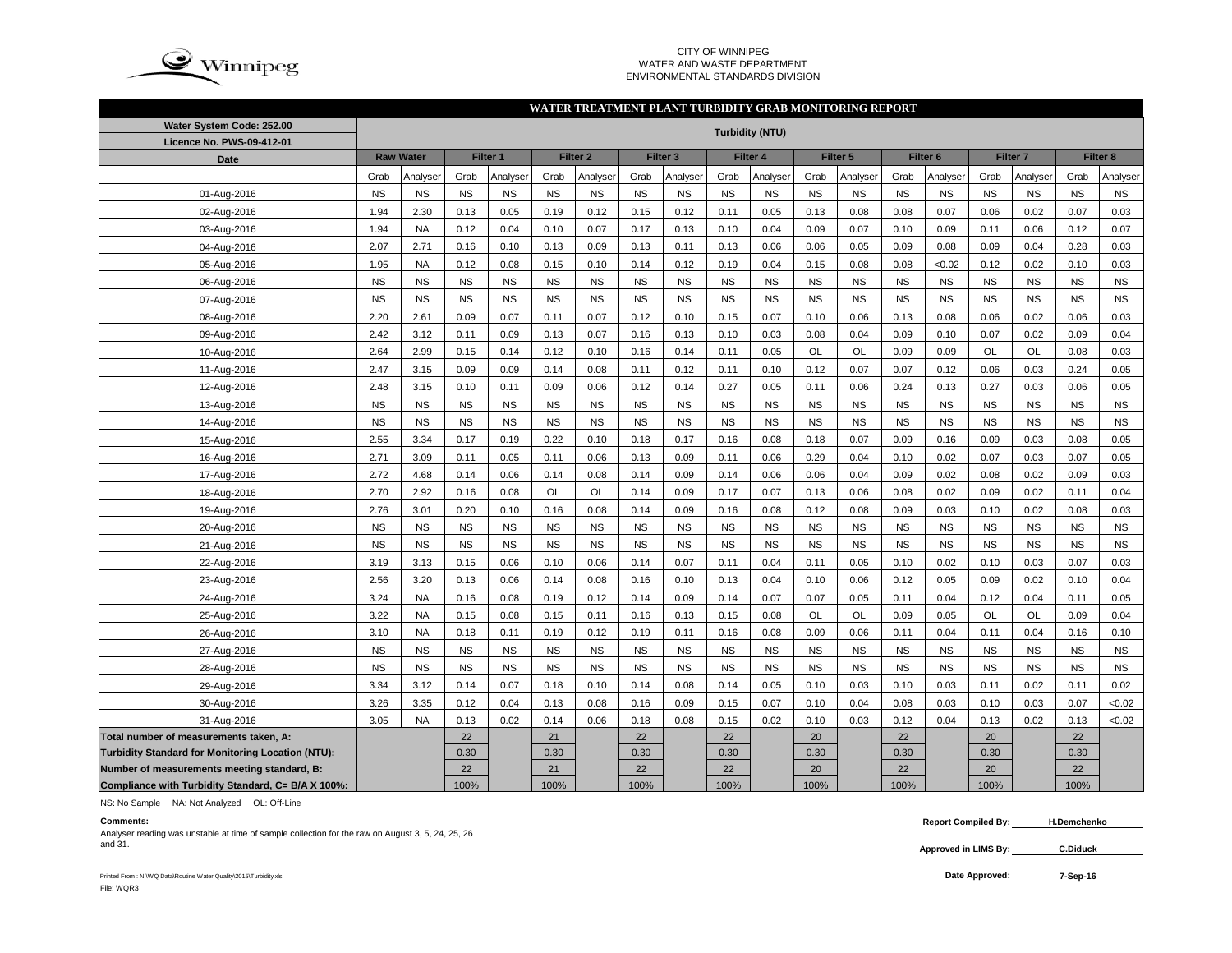

**City of Winnipeg**

Water and Waste Department Water Services

### WATER TREATMENT PLANT FREE CHLORINE ON-LINE MONITORING REPORT Deacon Booster Pumping Station

Water System Code: **252.00** Licence Number: **PWS-09-412-01**

Report Created: 01 September 2016 Report Period: August 2016

|                                             |                                  | <b>BRANCH1</b><br>[mg/L] |         | <b>BRANCH2</b><br>[mg/L] |         |  |  |
|---------------------------------------------|----------------------------------|--------------------------|---------|--------------------------|---------|--|--|
|                                             | Date                             | Average                  | Minimum | Average                  | Minimum |  |  |
|                                             | 01/08/2016                       | 1.17                     | 1.05    | 1.12                     | 1.03    |  |  |
|                                             | 02/08/2016                       | 1.11                     | 0.91    | 1.05                     | 0.90    |  |  |
|                                             | 03/08/2016                       | 1.21                     | 1.02    | 1.04                     | 0.79    |  |  |
|                                             |                                  |                          |         |                          |         |  |  |
|                                             | 04/08/2016                       | 1.02                     | 0.96    | 0.94                     | 0.79    |  |  |
|                                             | 05/08/2016                       | 1.17                     | 1.08    | 1.01                     | 0.94    |  |  |
|                                             | 06/08/2016                       | 1.18                     | 1.06    | 0.99                     | 0.90    |  |  |
|                                             | 07/08/2016                       | 1.10                     | 1.05    | 0.91                     | 0.84    |  |  |
|                                             | 08/08/2016                       | 1.30                     | 1.00    | 0.97                     | 0.81    |  |  |
|                                             | 09/08/2016                       | 1.39                     | 1.13    | 1.07                     | 0.95    |  |  |
|                                             | 10/08/2016                       | 1.37                     | 0.68    | 1.36                     | 0.86    |  |  |
|                                             | 11/08/2016                       | 1.10                     | 0.97    | 1.07                     | 0.94    |  |  |
|                                             | 12/08/2016                       | 1.09                     | 1.01    | 1.16                     | 1.02    |  |  |
|                                             | 13/08/2016                       | 1.05                     | 0.96    | 1.13                     | 0.97    |  |  |
|                                             | 14/08/2016                       | 1.06                     | 0.96    | 1.05                     | 0.96    |  |  |
|                                             | 15/08/2016                       | 0.99                     | 0.86    | 1.06                     | 0.96    |  |  |
|                                             | 16/08/2016                       | 1.00                     | 0.88    | 1.08                     | 1.02    |  |  |
|                                             | 17/08/2016                       | 1.04                     | 0.90    | 1.06                     | 0.97    |  |  |
|                                             | 18/08/2016                       | 0.98                     | 0.88    | 1.00                     | 0.86    |  |  |
|                                             | 19/08/2016                       | 0.96                     | 0.82    | 0.92                     | 0.77    |  |  |
|                                             | 20/08/2016                       | 1.13                     | 0.98    | 1.10                     | 1.02    |  |  |
|                                             | 21/08/2016                       | 1.10                     | 0.97    | 1.12                     | 1.04    |  |  |
|                                             | 22/08/2016                       | 1.16                     | 1.05    | 1.19                     | 1.10    |  |  |
|                                             | 23/08/2016                       | 1.27                     | 0.81    | 1.24                     | 1.05    |  |  |
|                                             | 24/08/2016                       | 1.26                     | 1.00    | 1.23                     | 1.08    |  |  |
|                                             | 25/08/2016                       | 1.05                     | 0.61    | 1.08                     | 0.68    |  |  |
|                                             | 26/08/2016                       | 1.02                     | 0.53    | 1.06                     | 0.85    |  |  |
|                                             | 27/08/2016                       | 1.18                     | 1.09    | 1.17                     | 1.07    |  |  |
|                                             | 28/08/2016                       | 1.21                     | 1.05    | 1.26                     | 1.11    |  |  |
|                                             | 29/08/2016                       | 1.07                     | 1.02    | 1.10                     | 0.99    |  |  |
|                                             | 30/08/2016                       | 1.08                     | 1.02    | 1.11                     | 1.03    |  |  |
|                                             | 31/08/2016                       | 1.07                     | 0.99    | 1.09                     | 0.99    |  |  |
|                                             |                                  |                          |         |                          |         |  |  |
|                                             | Total Number of Measurements, A: |                          | 21605   |                          | 21603   |  |  |
|                                             | Minimum Free Chlorine Standard:  |                          | 0.5     |                          | 0.5     |  |  |
| Number of Measurements Meeting Standard, B: |                                  |                          | 21605   |                          | 21603   |  |  |
|                                             |                                  |                          |         |                          |         |  |  |

COMPLIANCE,  $C = B/A \times 100\%$ :

File Path: N:\Water Treatment Branch\Administration\Reports\Regulatory Submissions\Chlorine\2016\08-August

100

Submitted By (Print): D. Minor

Signature: Original signed by D. Minor

100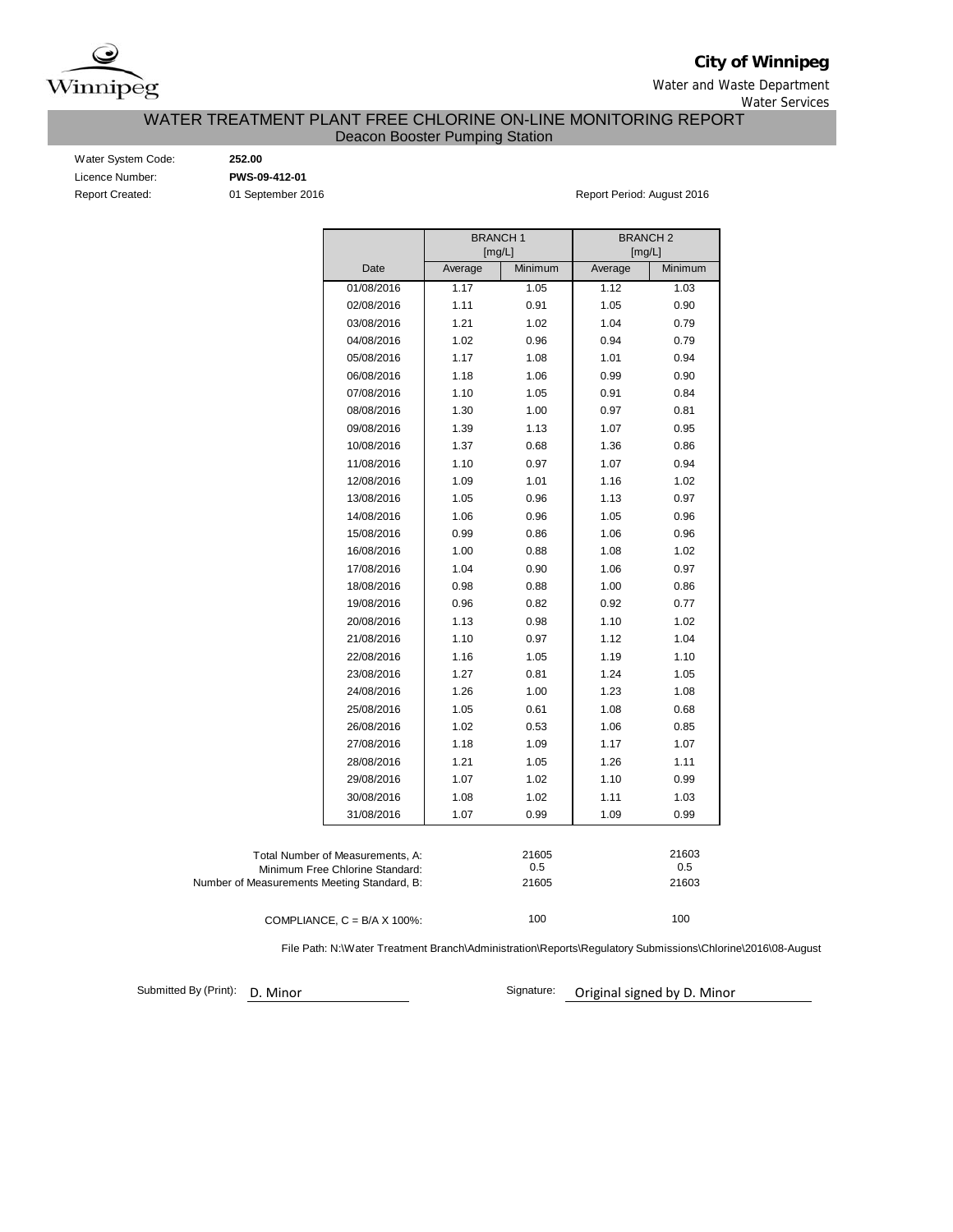| $\bigcirc$ Winnipeg                                    |           |                                         | <b>CITY OF WINNIPEG</b><br>WATER AND WASTE DEPARTMENT<br>ENVIRONMENTAL STANDARDS DIVISION |                                                |                      |                                 |  |  |  |
|--------------------------------------------------------|-----------|-----------------------------------------|-------------------------------------------------------------------------------------------|------------------------------------------------|----------------------|---------------------------------|--|--|--|
| WATER TREATMENT PLANT CHLORINE GRAB MONITORING REPORT  |           |                                         |                                                                                           |                                                |                      |                                 |  |  |  |
| Water System Code: 252.00<br>Licence No. PWS-09-412-01 |           | Deacon Booster Pumping Station Branch 1 |                                                                                           | <b>Deacon Booster Pumping Station Branch 2</b> |                      |                                 |  |  |  |
| <b>Date</b>                                            |           | Free Chlorine (mg/L)                    | <b>Total Chlorine</b><br>(mg/L)                                                           |                                                | Free Chlorine (mg/L) | <b>Total Chlorine</b><br>(mg/L) |  |  |  |
|                                                        | Analyser  | Grab                                    | Grab                                                                                      | Analyser                                       | Grab                 | Grab                            |  |  |  |
| 01-Aug-2016                                            | <b>NS</b> | <b>NS</b>                               | <b>NS</b>                                                                                 | <b>NS</b>                                      | <b>NS</b>            | <b>NS</b>                       |  |  |  |
| 02-Aug-2016                                            | 1.09      | 1.07                                    | 1.27                                                                                      | 1.02                                           | 1.08                 | 1.27                            |  |  |  |
| 03-Aug-2016                                            | 1.22      | 1.19                                    | 1.37                                                                                      | 1.14                                           | 1.13                 | 1.39                            |  |  |  |
| 04-Aug-2016                                            | 1.02      | 1.10                                    | 1.32                                                                                      | 0.93                                           | 0.93                 | 1.08                            |  |  |  |
| 05-Aug-2016                                            | 1.16      | 1.17                                    | 1.32                                                                                      | 1.02                                           | 0.99                 | 1.27                            |  |  |  |
| 06-Aug-2016                                            | <b>NS</b> | <b>NS</b>                               | <b>NS</b>                                                                                 | <b>NS</b>                                      | <b>NS</b>            | <b>NS</b>                       |  |  |  |
| 07-Aug-2016                                            | <b>NS</b> | <b>NS</b>                               | <b>NS</b>                                                                                 | <b>NS</b>                                      | <b>NS</b>            | <b>NS</b>                       |  |  |  |
| 08-Aug-2016                                            | 1.24      | 1.22                                    | 1.34                                                                                      | 0.97                                           | 1.10                 | 1.24                            |  |  |  |
| 09-Aug-2016                                            | 1.17      | 1.20                                    | 1.45                                                                                      | 0.99                                           | 1.05                 | 1.26                            |  |  |  |
| 10-Aug-2016                                            | 1.96      | 1.89                                    | 2.12                                                                                      | 1.68                                           | 1.75                 | 1.89                            |  |  |  |
| 11-Aug-2016                                            | 1.09      | 1.05                                    | 1.29                                                                                      | 1.12                                           | 1.12                 | 1.27                            |  |  |  |
| 12-Aug-2016                                            | 1.07      | 1.02                                    | 1.26                                                                                      | OL                                             | 1.23                 | 1.38                            |  |  |  |
| 13-Aug-2016                                            | <b>NS</b> | <b>NS</b>                               | <b>NS</b>                                                                                 | <b>NS</b>                                      | <b>NS</b>            | <b>NS</b>                       |  |  |  |
| 14-Aug-2016                                            | <b>NS</b> | <b>NS</b>                               | <b>NS</b>                                                                                 | <b>NS</b>                                      | <b>NS</b>            | <b>NS</b>                       |  |  |  |
| 15-Aug-2016                                            | 1.00      | 1.10                                    | 1.25                                                                                      | 1.09                                           | 1.12                 | 1.25                            |  |  |  |
| 16-Aug-2016                                            | 0.94      | 1.04                                    | 1.24                                                                                      | 1.04                                           | 1.00                 | 1.17                            |  |  |  |
| 17-Aug-2016                                            | 1.06      | 1.16                                    | 1.32                                                                                      | 1.11                                           | 1.12                 | 1.30                            |  |  |  |
| 18-Aug-2016                                            | 0.95      | 1.02                                    | 1.14                                                                                      | 0.98                                           | 0.99                 | 1.15                            |  |  |  |
| 19-Aug-2016                                            | 0.94      | 1.00                                    | 1.16                                                                                      | 0.85                                           | 0.94                 | 1.09                            |  |  |  |
| 20-Aug-2016                                            | <b>NS</b> | <b>NS</b>                               | <b>NS</b>                                                                                 | <b>NS</b>                                      | <b>NS</b>            | <b>NS</b>                       |  |  |  |
| 21-Aug-2016                                            | <b>NS</b> | <b>NS</b>                               | <b>NS</b>                                                                                 | <b>NS</b>                                      | <b>NS</b>            | <b>NS</b>                       |  |  |  |
| 22-Aug-2016                                            | 1.15      | 1.22                                    | 1.43                                                                                      | 1.18                                           | 1.28                 | 1.43                            |  |  |  |
| 23-Aug-2016                                            | 1.33      | 1.31                                    | 1.60                                                                                      | 1.29                                           | 1.31                 | 1.48                            |  |  |  |
| 24-Aug-2016                                            | 1.25      | 1.38                                    | 1.55                                                                                      | 1.21                                           | 1.31                 | 1.49                            |  |  |  |
| 25-Aug-2016                                            | 1.23      | 1.33                                    | 1.50                                                                                      | 1.18                                           | 1.28                 | 1.49                            |  |  |  |
| 26-Aug-2016                                            | 1.27      | 1.26                                    | 1.46                                                                                      | 1.13                                           | 1.18                 | 1.39                            |  |  |  |
| 27-Aug-2016                                            | <b>NS</b> | <b>NS</b>                               | <b>NS</b>                                                                                 | <b>NS</b>                                      | <b>NS</b>            | <b>NS</b>                       |  |  |  |
| 28-Aug-2016                                            | <b>NS</b> | <b>NS</b>                               | <b>NS</b>                                                                                 | <b>NS</b>                                      | <b>NS</b>            | <b>NS</b>                       |  |  |  |
| 29-Aug-2016                                            | 1.10      | 1.11                                    | 1.24                                                                                      | 1.08                                           | 1.13                 | 1.30                            |  |  |  |
| 30-Aug-2016                                            | 1.17      | 1.13                                    | 1.28                                                                                      | 1.21                                           | 1.13                 | 1.26                            |  |  |  |
| 31-Aug-2016                                            | 1.14      | 1.18                                    | 1.36                                                                                      | 1.14                                           | 1.18                 | 1.34                            |  |  |  |
| Total number of measurements taken, A:                 |           | 22                                      |                                                                                           |                                                | 22                   |                                 |  |  |  |
| Chlorine Standard for Monitoring Location (mg/L):      |           | 0.50                                    |                                                                                           |                                                | 0.50                 |                                 |  |  |  |
| Number of measurements meeting standard, B:            |           | 22                                      |                                                                                           |                                                | 22                   |                                 |  |  |  |
| Compliance with Chlorine Standard, C= B/A X 100%:      |           | 100%                                    |                                                                                           |                                                | 100%                 |                                 |  |  |  |

NS: No Sample NA: Not Analyzed OL: Off-Line

| <b>Comments:</b>                                                 | <b>Report Compiled By:</b> | <b>H.Demchenko</b> |  |
|------------------------------------------------------------------|----------------------------|--------------------|--|
|                                                                  | Approved in LIMS By:       | <b>C.Diduck</b>    |  |
| Printed From: N:\WQ Data\Routine Water Quality\2016\Chlorine.xls | Date Approved:             | 7-Sep-16           |  |

**Printed From : N:\WQ Data\Routine Water Quality\2016\Chlorine.xls** File: WQR3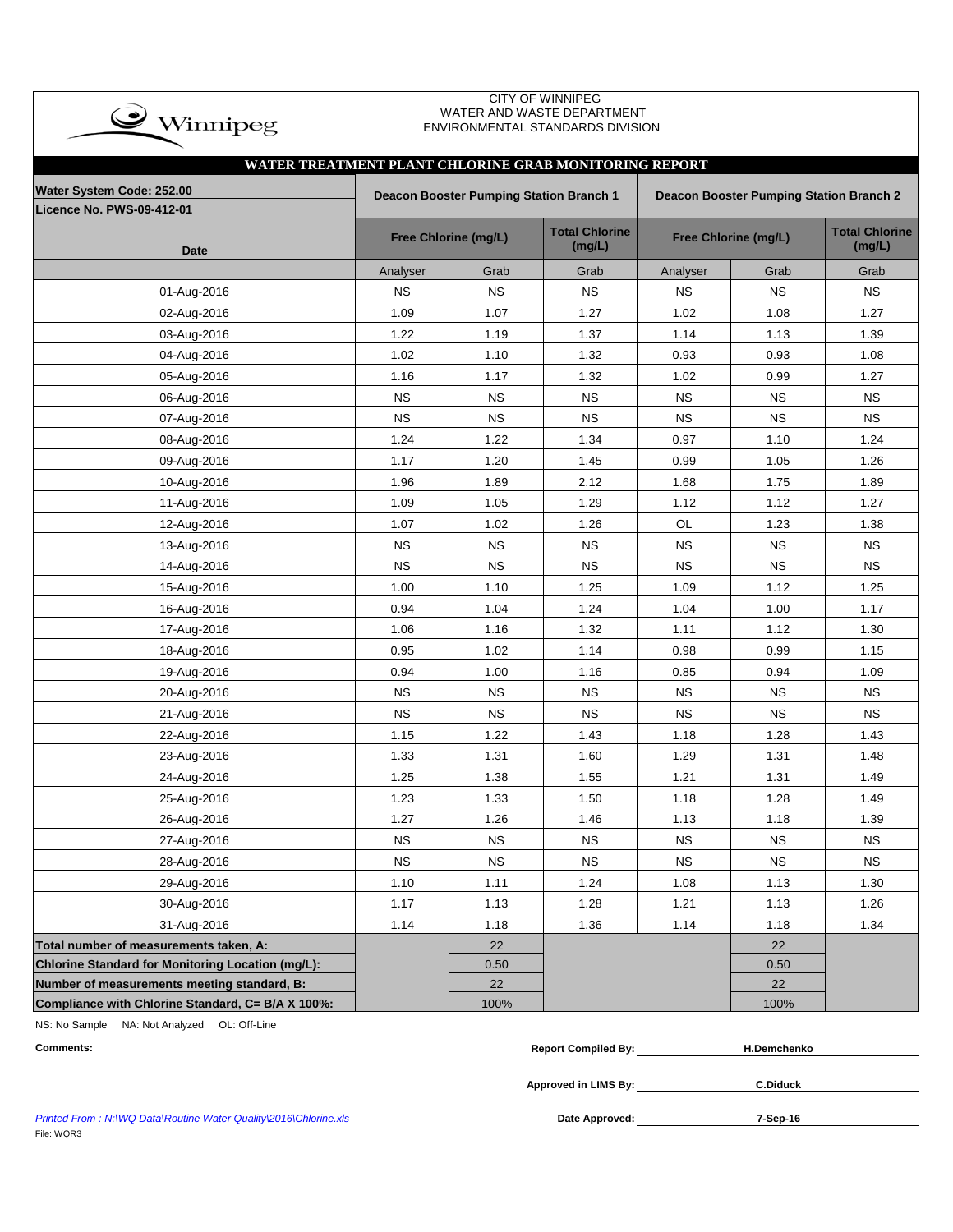

WATER AND WASTE DEPARTMENT Licence Number: **PWS-012-01 CITY OF WINNIPEG** Water System Code: **252.00 CITY OF WINNIPEG**<br>WATER AND WASTE DEPARTMENT<br>WATER SERVICES WATER SERVICES

100.00

 $\begin{array}{r} 100.00 \\ 100.00 \\ 100.00 \\ 100.00 \\ 100.00 \\ 100.00 \\ \end{array}$ 

WATER TREATMENT PLANT UV REPORT WATER TREATMENT PLANT UV REPORT

| Thursday, September 01, 2016 | %Volume       | Treated To        | Dose                           | 100.00     | 100.00     | 99.98      | 100.00     | 100.00     | 100.00     | 100.00     | 100.00     | 100.00     | 99.70      | 100.00     | 99.95      | 100.00     | 100.00     | 100.00     | 100.00     | 100.00     | 100.00     | 100.00     | 100.00     | 100.00     | 100.00     | 99.84      | 99.89      | 99.98      | 99.94      | 100.00     | 100.00     | 100.00     | 100.00     | 100.00                |                      |                   |            |            |         |
|------------------------------|---------------|-------------------|--------------------------------|------------|------------|------------|------------|------------|------------|------------|------------|------------|------------|------------|------------|------------|------------|------------|------------|------------|------------|------------|------------|------------|------------|------------|------------|------------|------------|------------|------------|------------|------------|-----------------------|----------------------|-------------------|------------|------------|---------|
|                              |               |                   | Total                          | 202.02     | 202.01     | 201.99     | 202.01     | 202.04     | 202.70     | 207.58     | 213.04     | 213.00     | 143.75     | 226.50     | 231.61     | 217.39     | 210.00     | 210.02     | 209.99     | 210.01     | 212.43     | 215.75     | 216.01     | 216.01     | 216.02     | 215.97     | 211.82     | 113.95     | 204.05     | 214.97     | 215.00     | 214.98     | 214.87     | 211.05                | 6398.55              |                   |            |            |         |
|                              |               |                   | ٢o                             | 202.02     | 202.01     | 201.94     | 202.01     | 202.04     | 202.70     | 207.58     | 213.04     | 213.00     | 143.31     | 226.50     | 231.50     | 217.39     | 210.00     | 210.02     | 209.99     | 210.01     | 212.43     | 215.75     | 216.01     | 216.01     | 216.02     | 215.63     | 211.58     | 113.93     | 203.92     | 214.97     | 215.00     | 214.98     | 214.87     | 211.05                | 6397.23              |                   |            |            |         |
|                              | Total         | Water Volume [ML] | Below                          | 0.00       | 0.00       | 0.05       | 0.00       | 0.00       | 0.00       | 0.00       | 0.00       | 0.00       | 0.30       | 0.00       | 0.11       | 0.00       | 0.00       | 0.00       | 0.00       | 0.00       | 0.00       | 0.00       | 0.00       | 0.00       | 0.00       | 0.20       | 0.12       | 0.02       | 0.11       | 0.00       | 0.00       | 0.00       | 0.00       | 0.00                  | 0.89                 |                   |            |            |         |
| Report Created:              |               |                   | Untreated                      | 0.00       | 0.00       | 0.00       | 0.00       | 0.00       | 0.00       | 0.00       | 0.00       | 0.00       | 0.14       | 0.00       | 0.00       | 0.00       | 0.00       | 0.00       | 0.00       | 0.00       | 0.00       | 0.00       | 0.00       | 0.00       | 0.00       | 0.15       | 0.12       | 0.01       | 0.02       | 0.00       | 0.00       | 0.00       | 0.00       | 0.00                  | 0.44                 |                   |            |            |         |
|                              |               |                   | Total                          | 0.00       | 0.00       | 34.52      | 79.11      | 79.22      | 79.40      | 81.27      | 83.01      | 82.98      | 28.66      | 0.00       | 42.14      | 74.10      | 70.98      | 71.59      | 71.85      | 72.17      | 72.30      | 81.43      | 82.04      | 82.04      | 82.09      | 20.59      | 0.00       | 0.00       | 35.70      | 80.28      | 80.39      | 80.23      | 80.23      | $\mathfrak{g}$<br>rø. |                      |                   |            |            |         |
|                              |               |                   | ۴                              | 0.00       | 0.00       | 34.47      | 79.11      | 79.22      | 79.40      | 81.27      | 83.01      | 82.98      | 28.34      | 0.00       | 42.14      | 74.10      | 70.98      | 71.59      | 71.85      | 72.17      | 72.30      | 81.43      | 82.04      | 82.04      | 82.09      | 20.59      | 0.00       | 0.00       | 35.70      | 80.28      | 80.39      | 80.23      | 80.23      | 78.64                 | 1806.59 1806.96      |                   |            |            |         |
|                              | UVR-D600A     | Water Volume [ML] | Below                          | 0.00       | 0.00       | 0.05       | 0.00       | 0.00       | 0.00       | 0.00       | 0.00       | 0.00       | 0.18       | 0.00       | 0.00       | 0.00       | 0.00       | 0.00       | 0.00       | 0.00       | 0.00       | 0.00       | 0.00       | 0.00       | 0.00       | 0.00       | 0.00       | 0.00       | 0.00       | 0.00       | 0.00       | 0.00       | 0.00       | 0.00                  | 0.23                 |                   |            |            |         |
|                              |               |                   | Untreated                      | 0.00       | 0.00       | 0.00       | 0.00       | 0.00       | 0.00       | 0.00       | 0.00       | 0.00       | 0.14       | 0.00       | 0.00       | 0.00       | 0.00       | 0.00       | 0.00       | 0.00       | 0.00       | 0.00       | 0.00       | 0.00       | 0.00       | 0.00       | 0.00       | 0.00       | 0.00       | 0.00       | 0.00       | 0.00       | 0.00       | 0.00                  | 0.14                 |                   |            |            |         |
|                              |               |                   | Total                          | 78.30      | 78.12      | 44.01      | 0.00       | 0.00       | 0.00       | 0.00       | 0.00       | 0.00       | 22.11      | 75.54      | 41.04      | 0.00       | 0.00       | 0.00       | 0.00       | 0.00       | 0.00       | 0.00       | 0.00       | 0.00       | 0.00       | 61.80      | 76.23      | 37.14      | 39.57      | 0.00       | 0.00       | 0.00       | 0.00       | 0.00                  | 553.85               |                   |            |            |         |
|                              |               |                   | ۴                              | 78.30      | 78.12      | 44.01      | 0.00       | 0.00       | 0.00       | 0.00       | 0.00       | 0.00       | 22.00      | 75.54      | 40.99      | 0.00       | 0.00       | 0.00       | 0.00       | 0.00       | 0.00       | 0.00       | 0.00       | 0.00       | 0.00       | 61.75      | 76.16      | 37.14      | 39.54      | 0.00       | 0.00       | 0.00       | 0.00       | 0.00                  | 553.55               |                   |            |            |         |
|                              | UVR-D500A     | Water Volume [ML] | Below                          | 0.00       | 0.00       | 0.00       | 0.00       | 0.00       | 0.00       | 0.00       | 0.00       | 0.00       | 0.10       | 0.00       | 0.05       | 0.00       | 0.00       | 0.00       | 0.00       | 0.00       | 0.00       | 0.00       | 0.00       | 0.00       | 0.00       | 0.04       | 0.03       | 0.00       | 0.02       | 0.00       | 0.00       | 0.00       | 0.00       | 0.00                  | 0.25                 |                   |            |            |         |
|                              |               |                   | Untreated                      | 0.00       | 0.00       | 0.00       | 0.00       | 0.00       | 0.00       | 0.00       | 0.00       | 0.00       | 0.00       | 0.00       | 0.00       | 0.00       | 0.00       | 0.00       | 0.00       | 0.00       | 0.00       | 0.00       | 0.00       | 0.00       | 0.00       | 0.00       | 0.03       | 0.00       | 0.02       | 0.00       | 0.00       | 0.00       | 0.00       | 0.00                  | 0.05                 |                   |            |            |         |
|                              |               |                   | Total                          | 0.00       | 0.00       | 0.00       | 0.00       | 0.00       | 0.00       | 0.00       | 0.00       | 0.00       | 0.00       | 0.00       | 10.02      | 0.00       | 0.00       | 0.00       | 0.00       | 0.00       | 0.00       | 0.24       | 0.00       | 0.00       | 0.00       | 0.00       | 0.00       | 0.00       | 24.54      | 49.71      | 49.60      | 49.74      | 49.64      | 47.41                 | 280.89               |                   |            |            |         |
|                              |               |                   | ۴                              | 0.00       | 0.00       | 0.00       | 0.00       | 0.00       | 0.00       | 0.00       | 0.00       | 0.00       | 0.00       | 0.00       | 9.97       | 0.00       | 0.00       | 0.00       | 0.00       | 0.00       | 0.00       | 0.24       | 0.00       | 0.00       | 0.00       | 0.00       | 0.00       | 0.00       | 24.54      | 49.71      | 49.60      | 49.74      | 49.64      | 47.41                 | 280.84               |                   |            |            |         |
|                              | UVR-D400A     | Water Volume [ML] | Below                          | 0.00       | 0.00       | 0.00       | 0.00       | 0.00       | 0.00       | 0.00       | 0.00       | 0.00       | 0.00       | 0.00       | 0.05       | 0.00       | 0.00       | 0.00       | 0.00       | 0.00       | 0.00       | 0.00       | 0.00       | 0.00       | 0.00       | 0.00       | 0.00       | 0.00       | 0.00       | 0.00       | 0.00       | 0.00       | 0.00       | 0.00                  | 0.05                 |                   |            |            |         |
|                              |               |                   | Untreated                      | 0.00       | 0.00       | 0.00       | 0.00       | 0.00       | 0.00       | 0.00       | 0.00       | 0.00       | 0.00       | 0.00       | 0.00       | 0.00       | 0.00       | 0.00       | 0.00       | 0.00       | 0.00       | 0.00       | 0.00       | 0.00       | 0.00       | 0.00       | 0.00       | 0.00       | 0.00       | 0.00       | 0.00       | 0.00       | 0.00       | 0.00                  | 0.00                 |                   |            |            |         |
|                              |               |                   | Total                          | 48.26      | 48.34      | 48.08      | 47.87      | 47.96      | 48.29      | 49.50      | 50.64      | 50.66      | 40.32      | 76.76      | 74.83      | 72.68      | 70.77      | 70.71      | 70.57      | 70.49      | 71.58      | 49.93      | 48.98      | 48.98      | 48.92      | 49.79      | 62.78      | 34.96      | 19.30      | 0.00       | 0.00       | 0.00       | 0.00       | 0.00                  | 1421.95              |                   |            |            |         |
|                              |               |                   | ۴                              | 48.26      | 48.34      | 48.08      | 47.87      | 47.96      | 48.29      | 49.50      | 50.64      | 50.66      | 40.32      | 76.76      | 74.83      | 72.68      | 70.77      | 70.71      | 70.57      | 70.49      | 71.58      | 49.93      | 48.98      | 48.98      | 48.92      | 49.79      | 62.78      | 34.94      | 19.21      | 0.00       | 0.00       | 0.00       | 0.00       | 0.00                  | 0.10 1421.85         |                   |            |            |         |
|                              | UVR-D300A     | Water Volume [ML  | Below                          | 0.00       | 0.00       | 0.00       | 0.00       | 0.00       | 0.00       | 0.00       | 0.00       | 0.00       | 0.00       | 0.00       | 0.00       | 0.00       | 0.00       | 0.00       | 0.00       | 0.00       | 0.00       | 0.00       | 0.00       | 0.00       | 0.00       | 0.00       | 0.00       | 0.01       | 0.09       | 0.00       | 0.00       | 0.00       | 0.00       | 0.00                  |                      |                   |            |            |         |
|                              |               |                   | Untreated                      | 0.00       | 0.00       | 0.00       | 0.00       | 0.00       | 0.00       | 0.00       | 0.00       | 0.00       | 0.00       | 0.00       | 0.00       | 0.00       | 0.00       | 0.00       | 0.00       | 0.00       | 0.00       | 0.00       | 0.00       | 0.00       | 0.00       | 0.00       | 0.00       | 0.00       | 0.00       | 0.00       | 0.00       | 0.00       | 0.00       | 0.00                  | 0.00                 |                   |            |            |         |
|                              |               |                   | Total                          | 0.00       | 0.00       | 0.00       | 0.00       | 0.00       | 0.00       | 0.00       | 0.00       | 0.00       | 24.77      | 74.20      | 63.58      | 70.61      | 68.25      | 67.72      | 67.57      | 67.35      | 68.55      | 84.16      | 84.99      | 84.98      | 85.02      | 24.48      | 0.52       | 22.29      | 76.21      | 84.99      | 85.01      | 85.01      | 85.01      | 85.00                 |                      |                   |            |            |         |
|                              |               |                   | ٢o                             | 0.00       | 0.00       | 0.00       | 0.00       | 0.00       | 0.00       | 0.00       | 0.00       | 0.00       | 24.77      | 74.20      | 63.58      | 70.61      | 68.25      | 67.72      | 67.57      | 67.35      | 68.55      | 84.16      | 84.99      | 84.98      | 85.02      | 24.42      | 0.35       | 22.29      | 76.20      | 84.99      | 85.01      | 85.01      | 85.01      | 85.00                 | 0.12 1460.04 1460.29 |                   |            |            |         |
|                              | UVR-D200A     | Water Volume [ML] | Below                          | 0.00       | 0.00       | 0.00       | 0.00       | 0.00       | 0.00       | 0.00       | 0.00       | 0.00       | 0.00       | 0.00       | 0.00       | 0.00       | 0.00       | 0.00       | 0.00       | 0.00       | 0.00       | 0.00       | 0.00       | 0.00       | 0.00       | 0.03       | 0.09       | 0.00       | 0.00       | 0.00       | 0.00       | 0.00       | 0.00       | 0.00                  |                      |                   |            |            |         |
|                              |               |                   | Untreated                      | 0.00       | 0.00       | 0.00       | 0.00       | 0.00       | 0.00       | 0.00       | 0.00       | 0.00       | 0.00       | 0.00       | 0.00       | 0.00       | 0.00       | 0.00       | 0.00       | 0.00       | 0.00       | 0.00       | 0.00       | 0.00       | 0.00       | 0.03       | 0.09       | 0.00       | 0.00       | 0.00       | 0.00       | 0.00       | 0.00       | 0.00                  | 0.12                 |                   |            |            |         |
|                              |               |                   | Total                          | 75.46      | 75.55      | 75.37      | 75.03      | 74.85      | 75.01      | 76.81      | 79.39      | 79.36      | 27.90      | 0.00       | 0.00       | 0.00       | 0.00       | 0.00       | 0.00       | 0.00       | 0.00       | 0.00       | 0.00       | 0.00       | 0.00       | 59.32      | 72.28      | 19.57      | 8.73       | 0.00       | 0.00       | 0.00       | 0.00       | 0.00                  | 874.62               |                   |            |            |         |
|                              |               |                   | $\mathop{\mathsf{L}}\nolimits$ | 75.46      | 75.55      | 75.37      | 75.03      | 74.85      | 75.01      | 76.81      | 79.39      | 79.36      | 27.89      | 0.00       | 0.00       | 0.00       | 0.00       | 0.00       | 0.00       | 0.00       | 0.00       | 0.00       | 0.00       | 0.00       | 0.00       | 59.08      | 72.28      | 19.55      | 8.73       | 0.00       | 0.00       | 0.00       | 0.00       | 0.00                  | 874.36               |                   |            |            |         |
|                              | UVR-D100A     | Water Volume [ML] | Below                          | 0.00       | 0.00       | 0.00       | 0.00       | 0.00       | 0.00       | 0.00       | 0.00       | 0.00       | 0.01       | 0.00       | 0.00       | 0.00       | 0.00       | 0.00       | 0.00       | 0.00       | 0.00       | 0.00       | 0.00       | 0.00       | 0.00       | 0.12       | 0.00       | 0.01       | 0.00       | 0.00       | 0.00       | 0.00       | 0.00       | 0.00                  | 0.14                 |                   |            |            |         |
| August 2016                  |               |                   | Untreated                      | 0.00       | 0.00       | 0.00       | 0.00       | 0.00       | 0.00       | 0.00       | 0.00       | 0.00       | 0.00       | 0.00       | 0.00       | 0.00       | 0.00       | 0.00       | 0.00       | 0.00       | 0.00       | 0.00       | 0.00       | 0.00       | 0.00       | 0.12       | 0.00       | 0.01       | 0.00       | 0.00       | 0.00       | 0.00       | 0.00       | 0.00                  | 0.12                 |                   | 0.01%      | $0.01\%$   | 99.98 % |
| Report Period:               | Transmittance | $\%$              |                                | 93.46      | 93.68      | 93.47      | 93.13      | 93.59      | 93.64      | 93.59      | 93.90      | 93.71      | 92.63      | 94.01      | 94.03      | 93.92      | 93.96      | 93.86      | 93.74      | 93.37      | 93.42      | 93.39      | 93.58      | 93.68      | 93.76      | 93.18      | 92.81      | 91.56      | 92.41      | 92.94      | 93.25      | 93.54      | 93.81      | 93.81                 |                      |                   |            |            |         |
|                              |               | Date              |                                | 01/08/2016 | 02/08/2016 | 03/08/2016 | 04/08/2016 | 05/08/2016 | 06/08/2016 | 07/08/2016 | 08/08/2016 | 09/08/2016 | 10/08/2016 | 11/08/2016 | 12/08/2016 | 13/08/2016 | 14/08/2016 | 15/08/2016 | 16/08/2016 | 17/08/2016 | 18/08/2016 | 19/08/2016 | 20/08/2016 | 21/08/2016 | 22/08/2016 | 23/08/2016 | 24/08/2016 | 25/08/2016 | 26/08/2016 | 27/08/2016 | 28/08/2016 | 29/08/2016 | 30/08/2016 | 31/08/2016            |                      | Water Volume [%]: | Untreated: | Below Dose | To Dose |

**Signature: \_\_Original signed by D. Minor**

Signature: Original signed by D. Minor

**Submitted By (Print): \_\_\_D. Minor\_\_\_\_\_\_\_\_\_\_\_\_\_\_\_\_\_\_\_\_\_\_**

Submitted By (Print): D. Minor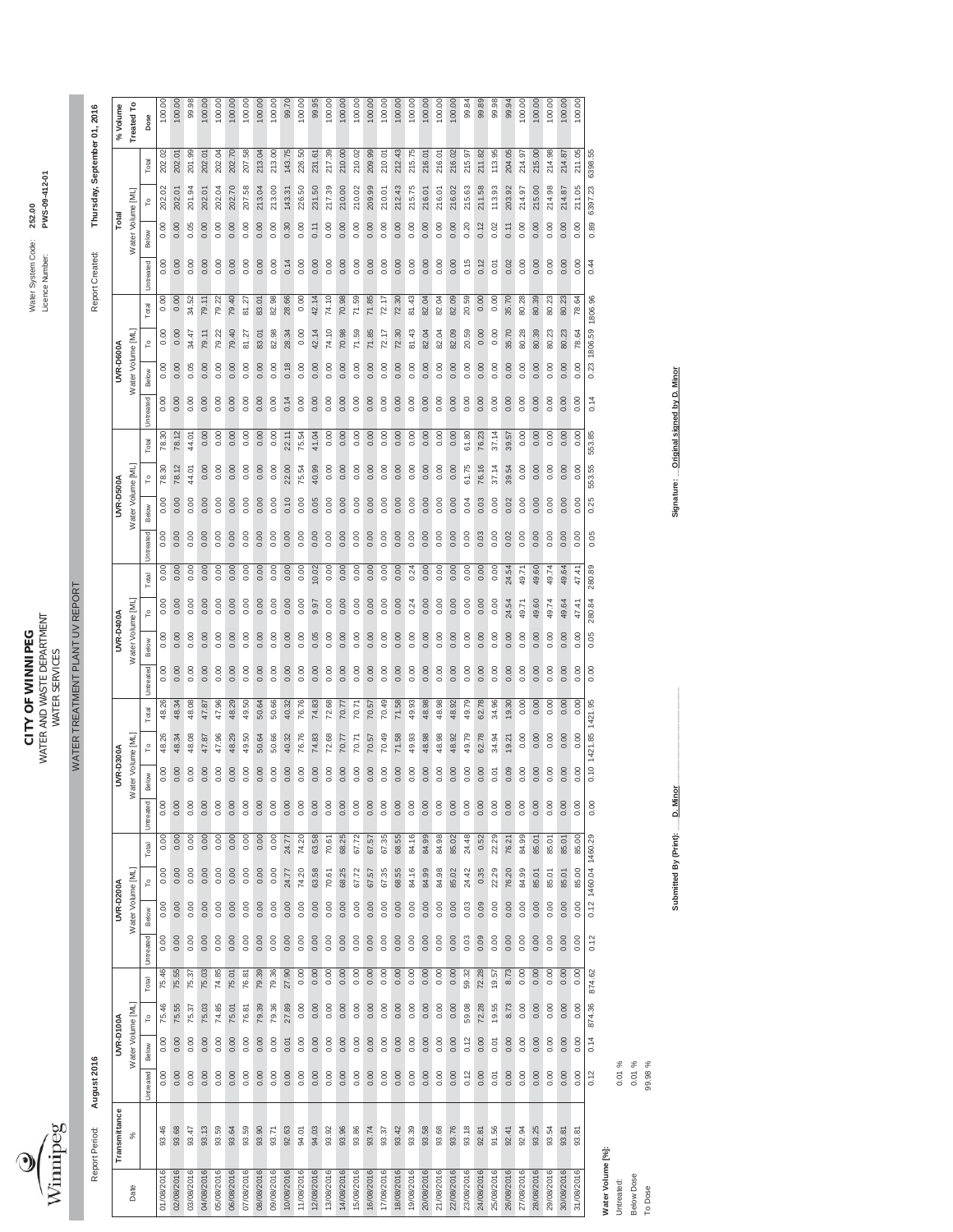

Water and Waste Department • Service des eaux et des déchets

Wednesday, August 31, 2016 **Our Incident/Report No: 02-2016**  LIMS Reference No: **47126**

Ms. Melanie Betsill Incident Date: **August 16, 2016**  Drinking Water Officer Manitoba Sustainable Development, Office of Drinking Water 1007 Century Street Winnipeg MB R3H 0W4

## **RE: CORRECTIVE ACTION REPORT**

| <b>WATER SYSTEM, CODE</b><br><b>LOCATION OF NON-COMPLIANT INCIDENT</b><br><b>INCIDENT REPORTED BY</b><br><b>TYPE OF NON-COMPLIANT INCIDENT</b> | Winnipeg Public Water System, 252.00<br><b>Winnipeg 3-Dist NW03</b><br>Courtney Diduck, Analytical Services Branch Head<br>Low positive Total Coliform (<10 per100mL), 3 MR 41/2007                                                 |
|------------------------------------------------------------------------------------------------------------------------------------------------|-------------------------------------------------------------------------------------------------------------------------------------------------------------------------------------------------------------------------------------|
| <b>DESCRIPTION OF CORRECTIVE ACTIONS</b>                                                                                                       | <b>Environmental Standards:</b><br>AS SOON AS POSSIBLE: Re-sampled original location until two<br>consecutive negative results were reported. Also tested for<br>turbidity, free/total chlorine, temperature and contacted the ODW. |
| <b>TEST RESULTS</b>                                                                                                                            | See Attached                                                                                                                                                                                                                        |

NOTES/COMMENTS:

1. UP/DOWN STREAM testing performed when EC is >0 /100mL, TC is >10 /100mL or when resample/consecutive sample is positive for EC or TC or as directed by the Manager of Environmental Standards Division and/or the Office of Drinking Water

### **EMERGENCY REPORTING IS REQUIRED WHERE A POTENTIAL HEALTH RISK IS INVOLVED. FOLLOW THE INSTRUCTIONS OF YOUR DRINKING WATER OFFICER ON SITUATIONS REQUIRING IMMEDIATE REPORTING**

N:\Environmental Standards\Analytical Services\Government Agencies\Office of Drinking Water\Corrective Action Reports